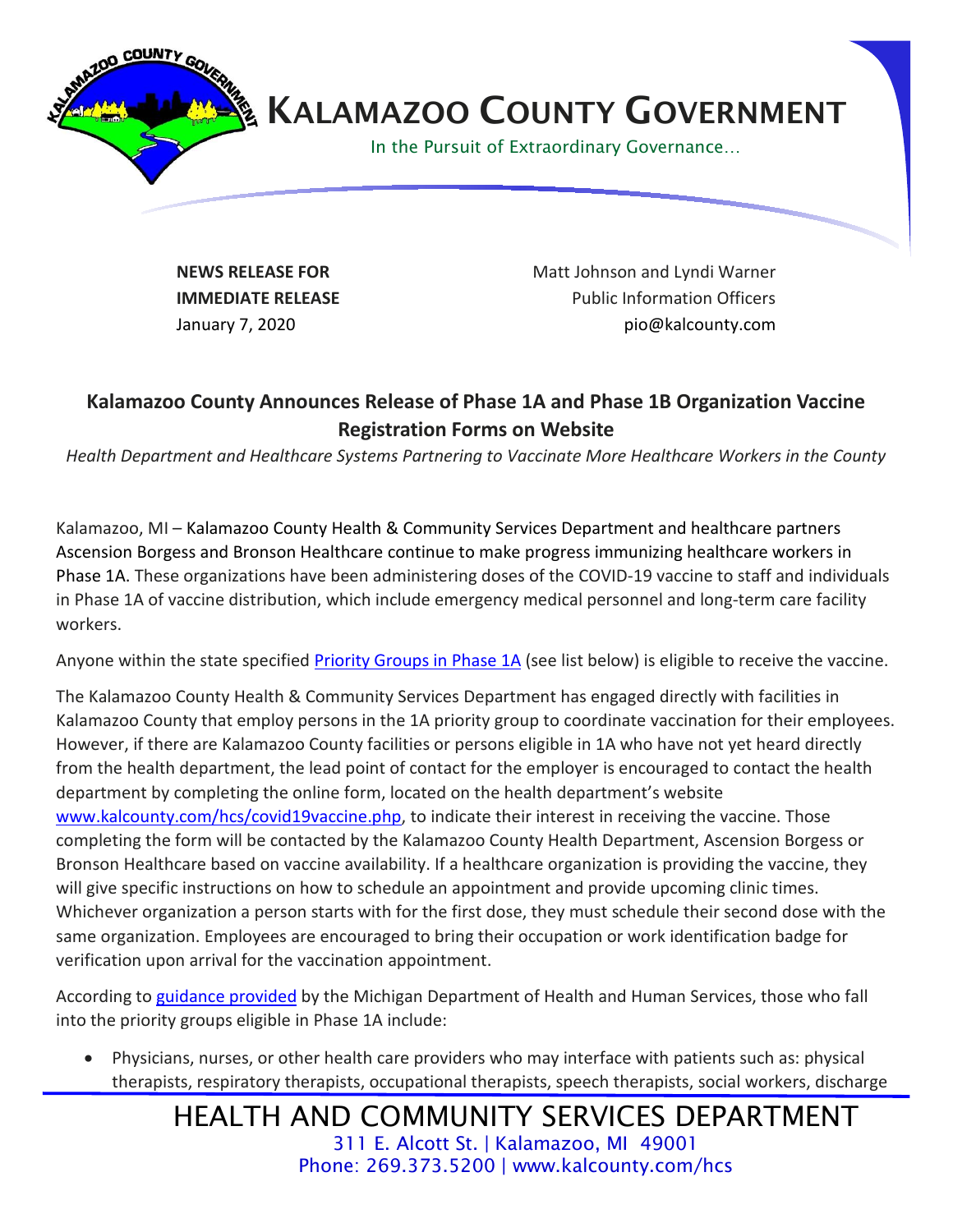planners, patient care associates, phlebotomists, blood bank technicians, radiology technicians, or any other support staff who interfaces with patients;

- Students (medical/nursing/physician assistant/other clinical students), residents or fellows in training in any specialty program who are involved in direct patient care, and volunteers who interface directly with patients;
- Dentists, dental hygienists, optometrists, and clerical staff in any area of the facility who may interface with patients;
- Hospital security guards who may interface with patients, environmental services staff in any area of facilities that may interface with patients or infectious material directly or indirectly, food service workers who may serve patients, their families, or employees;
- Pharmacists and laboratory workers (even if they do not interface with patients);
- Outpatient substance use disorder treatment facilities or other outpatient settings including, dialysis centers, rehabilitation centers, urgent care clinics, hyperbaric centers, infusion centers, rehabilitation facilities, or any other area that is involved in direct patient care whose job location may not be physically connected to a hospital.

Yesterday, the Michigan Department of Health and Human Services (MDHHS) updated their vaccine priority guidance and announced the following are now eligible starting Monday, January 11 dependent on vaccine supply:

- People age 65 years or older
- Frontline, essential workers with frequent or ongoing exposure as a part of their work. This includes some, but not all essential workers previously designated in 1B. First responders, police officers, jail and prison staff, pre-K-12 teachers and childcare providers are included.

In Kalamazoo County, this represents thousands of newly eligible individuals. Vaccine availability still depends on both vaccine supply and staffing capacity. Kalamazoo County Health & Community Services Department is currently working on planning vaccination clinics for Phase 1B (individuals and organizations) and Phase 1C Group A (individuals). A pre-registration form for organizations in Phase 1B is also launching today on the health department's website. A pre-registration form for individuals in Phase 1B (75 years old and older) and Phase 1C Group A (65-74 years old) is not yet launched.

While those individuals in Phase 1B and Phase 1C Group A are now eligible to receive the vaccine, vaccine supplies are limited. All vaccine clinics are by appointment only and are scheduled at specific times. There are no walk-in vaccination clinics. **PLEASE NOTE: Pre-registration for individuals 65 and older has not launched yet. There is no early registration or sign-up at this time. Please do not call or email for more information. The health department will notify the public via press release, social media, and website once available.**

Individuals eligible through their employment for Phase 1A and Phase 1B should expect scheduling information through their employers.